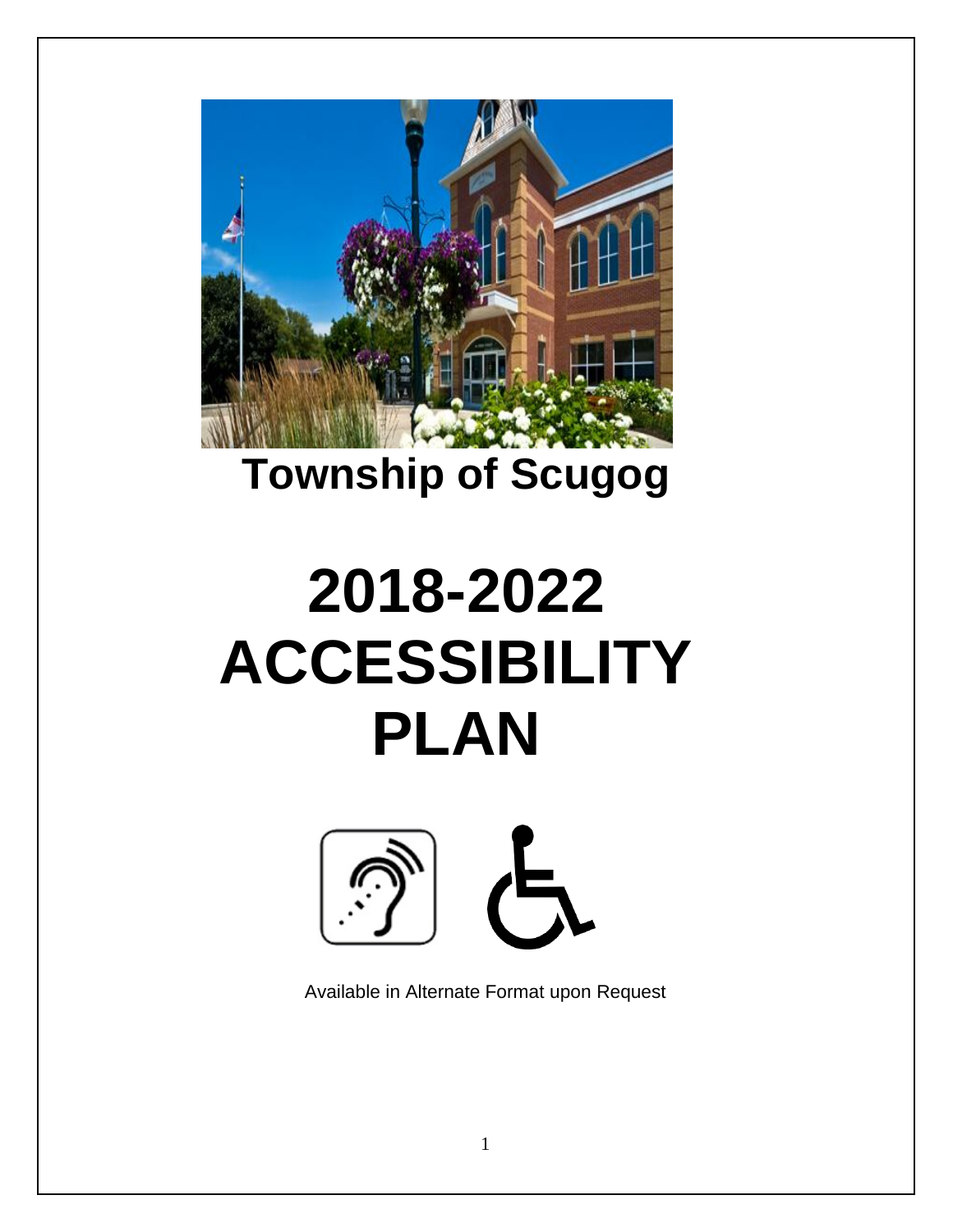

## **A Goal From the Township of Scugog's Strategic Plan**

## **A Safe, Healthy & Livable Community**

**Make the Community Accessible & Walkable**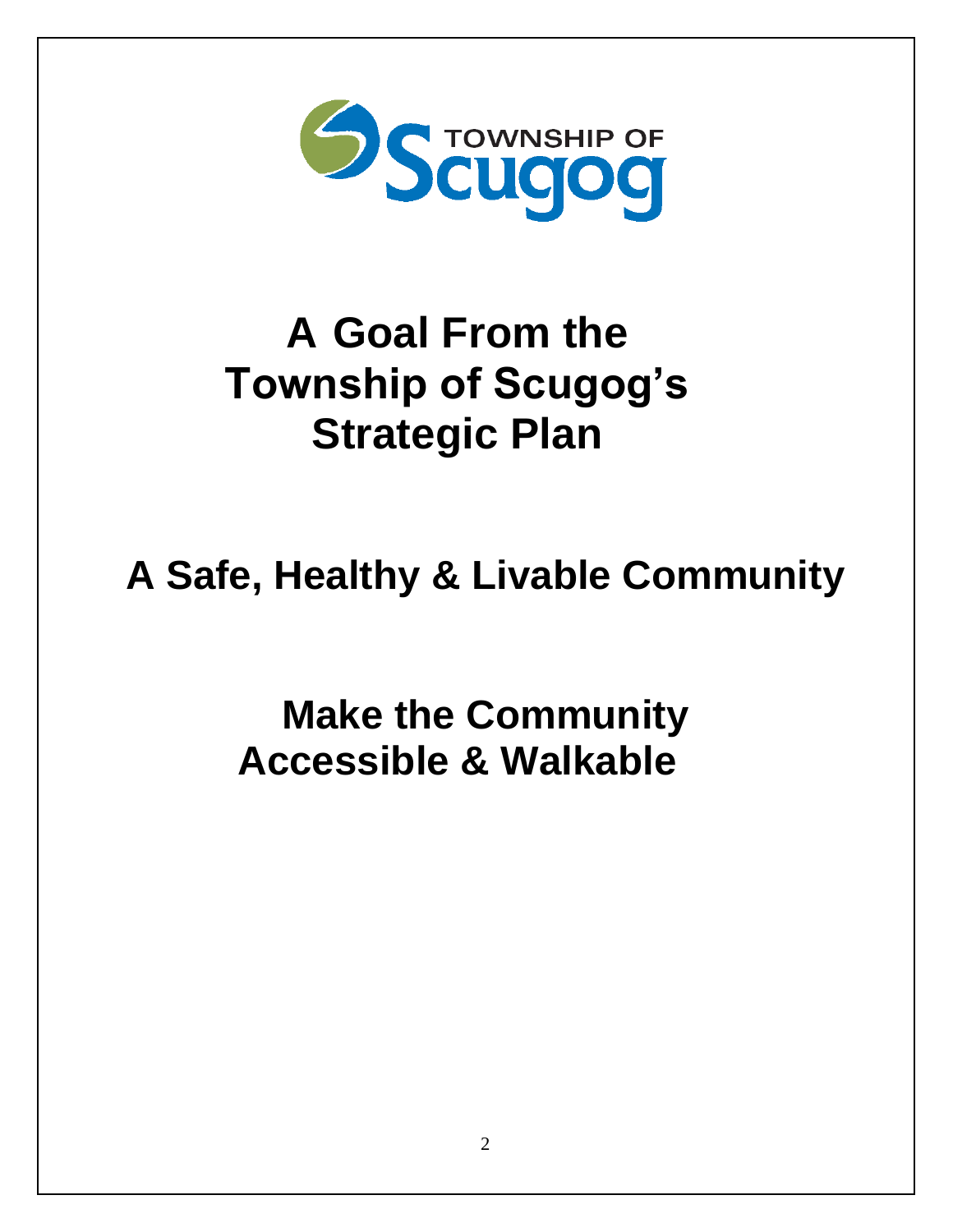

**Message from the Mayor Bobbie Drew, Mayor Township of Scugog**

The Multi Year Accessibility Plan is developed in accordance with the *Ontarians with Disabilities Act*  (ODA) and the *Accessibility for Ontarians with Disabilities Act of 2005* (AODA) to highlight the identification, removal and prevention of barriers to persons with disabilities who work, live and visit the Township of Scugog.

About 1.85 million Ontarians have a disability and many face barriers to accessibility daily. They may encounter difficulties when accessing local services, entry into public buildings or using public transit. While all levels of government are working to change this, municipal governments have a special role to play. Municipalities serve communities and manage many important programs and services, including libraries, emergency services, parks and roads.

Given this important role, Ontario law requires municipalities with a population of 10,000 or more to establish a special committee, the Accessibility Advisory Committee. It also requires that municipalities, regardless of size, prepare an Accessibility Plan each year to report on its efforts to comply with AODA standards.

The Township of Scugog is pleased to present its 2018 - 2022 Accessibility Plan, describing barrier removal initiatives accomplished and outlining measures to be taken to identify, remove and prevent barriers to all citizens when accessing Township of Scugog facilities and services in the future.

The Township of Scugog is committed to taking the necessary steps to increase its accessibility for persons with disabilities. We have made some exciting advancements in accessibility and will continue to identify, remove and prevent barriers for persons with disabilities. The Township of Scugog is committed to being fully accessible to persons with disabilities, in accordance with the AODA, by 2025, to ensure all citizens can enjoy the full benefits our community has to offer.

-Bobbie Drew, Mayor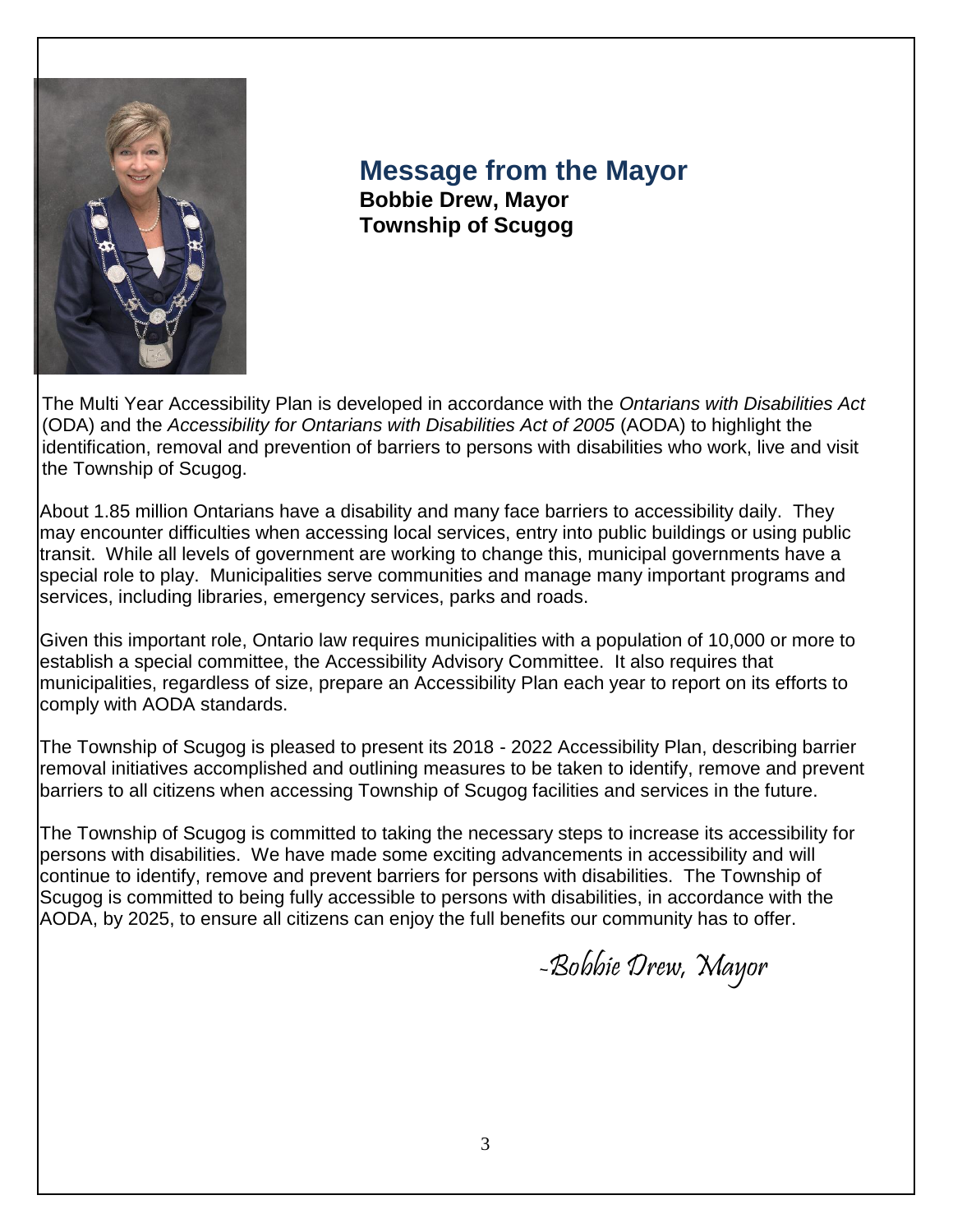

#### **Message from the Chairperson Bonnie Blackstock**

**Scugog Accessibility Advisory Committee**

Not all disabilities are obvious and accessibility can be different for everyone. One person may require a ramp to access a building, a visually impaired person may require braille to navigate their surroundings, someone with a hearing impairment may require visual signs directing them to where they wish to go, if a person cannot read they may need pictures to provide them with necessary information or a person who does not use words to communicate may require a communication device, the possibilities seem endless.

There is a real reliance on assistive technology or specialized equipment to help people move, communicate, learn or carry out the daily activities of life.

The most recent statistics estimate that there are approximately 12 million people in Canada living with a disability, 46% of those people reside in Ontario.

According to the 2016 census performed by Statistics Canada, 45% of Scugog Township residents are over the age of 65. As the population continues to age the number of people in our community living with a disability to expected to increase.

These statistics demonstrate the importance of our community being accessible and inclusive.

Our Multi-Year Accessibility Plan continues to build on past achievements and outlines our future objectives to help the Township of Scugog become a fully accessible and inclusive community.

Our committee is comprised of community volunteers; who have valuable knowledge and experience and will help identify and eliminate barriers within our community. We are committed to assisting the Township of Scugog become a barrier free and inclusive community.

-Bonnie Blackstock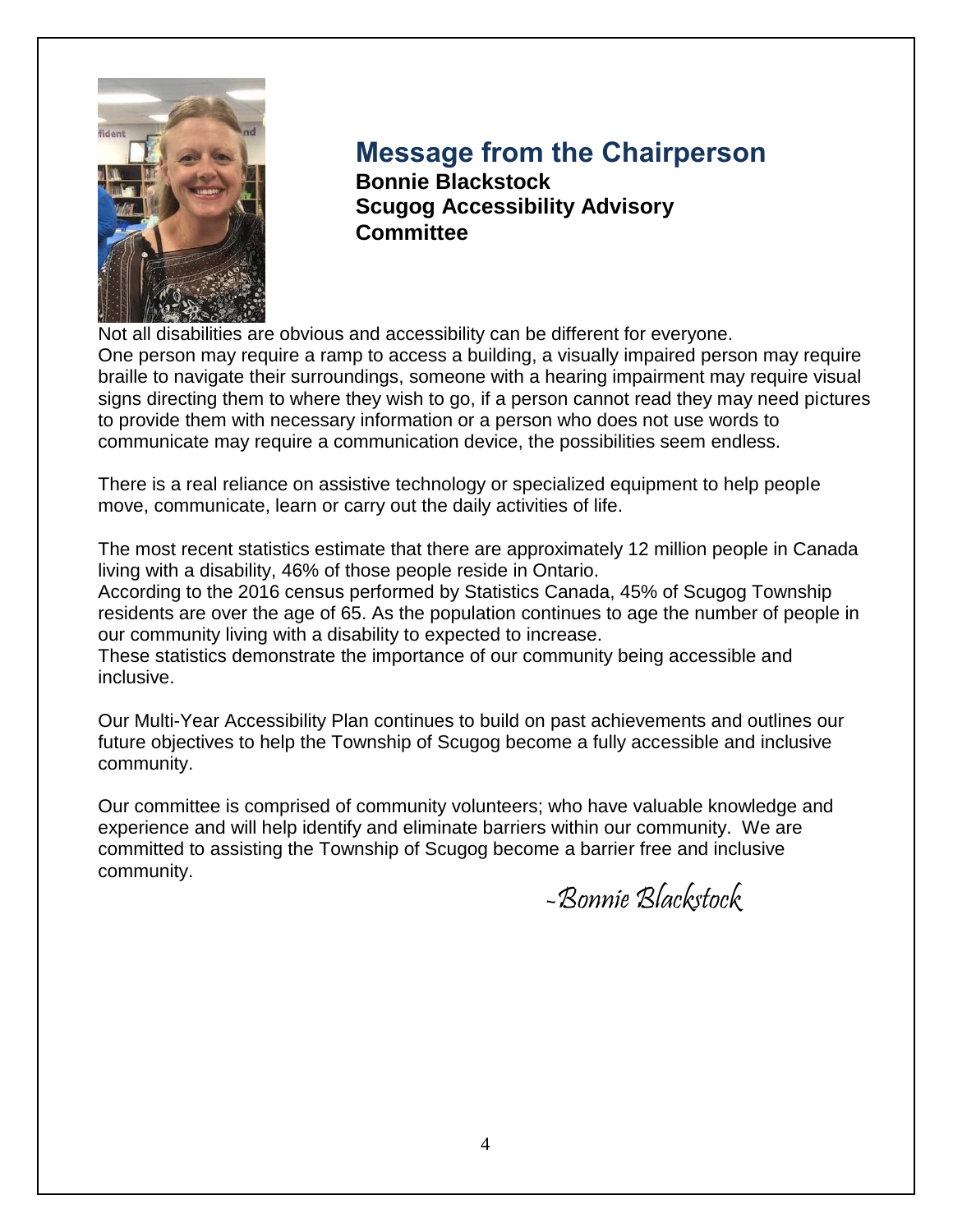## **Introduction Background**

### **Legislation and Resources**

#### Ontarians with Disabilities Act, 2001 (ODA)

In 2001, the Ontarians with Disabilities Act (ODA) was passed by the provincial government to improve access and opportunities for persons with disabilities. This act applies to provincial and municipal governments, colleges and universities, hospitals and school boards.

#### Accessibility for Ontarians with Disabilities Act, 2005 (AODA)

Building on the *Ontarians with Disabilities Act, 2001*, requirements, the Accessibility for Ontarians with Disabilities Act (AODA) will help ensure full accessibility for people with various disabilities. The purpose of the AODA is to ensure that Ontario is universally accessible by 2025. This legislation differs from the ODA in that the accessibility standards will be enforced with specific timeframes for implementation.

#### Accessibility Standards

The Government has issued a set of five (5) accessibility standards under the A.O.D.A. that will help organizations identify and remove barriers to improve accessibility for persons with disabilities. The accessibility standards are: customer service, communication and information, employment, transportation, and design of public spaces.

#### Accessible Customer Service Standard

The Customer Service Standard was the first of the five standards to become law. It pertains to the way in which we provide our goods and services to the public. Requirements of this standard involved policy development and extensive training to all employees who deal directly or indirectly with the public. The purpose of training is to make people more aware of various disabilities and learn helpful tips to ensure accessible customer service.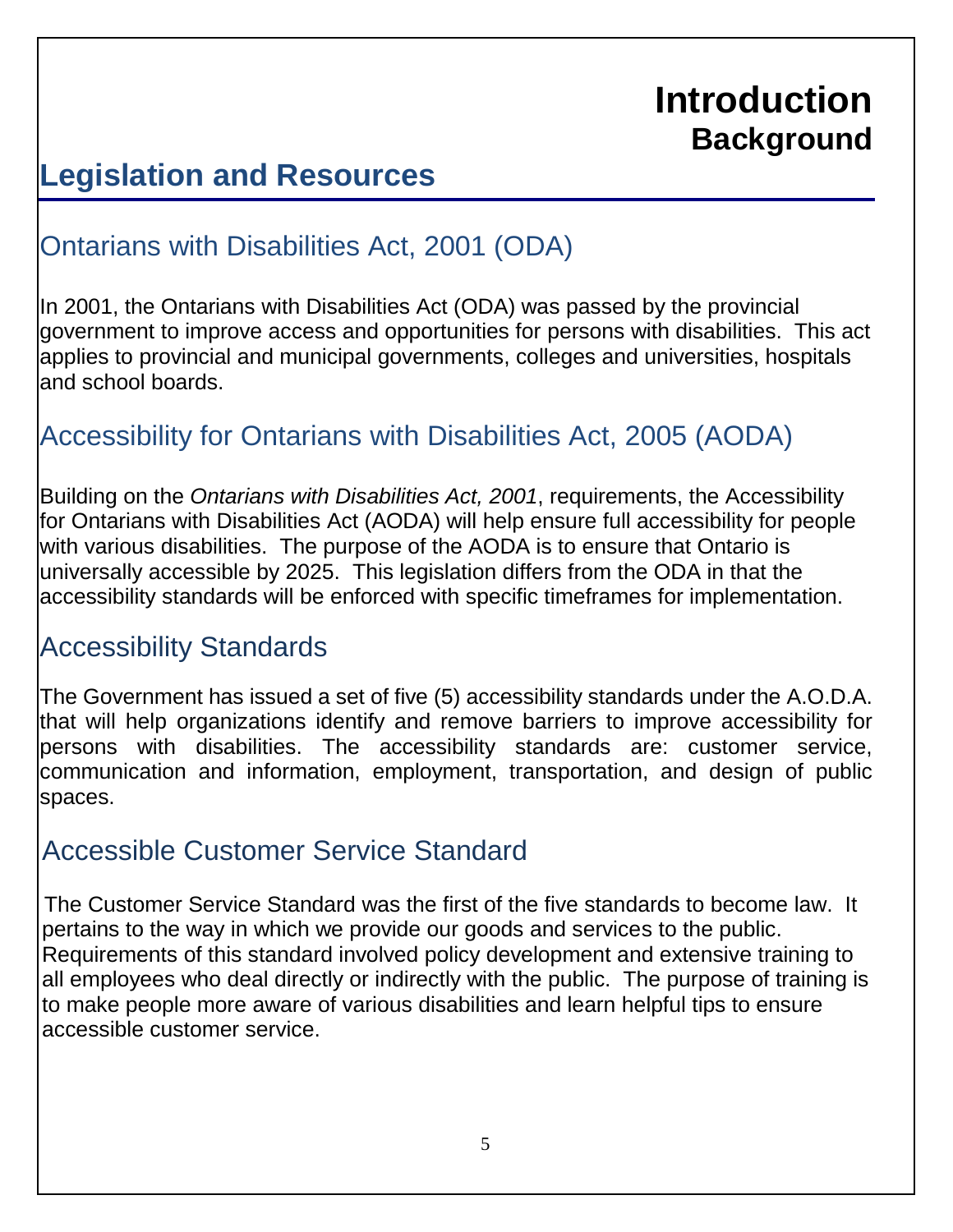#### **Integrated Accessibility Standard**

The next three (3) standards, which also includes a General Requirement component, have been combined into the Integrated Accessibility Standard Regulation (I.A.S.R.) which came into effect in 2011.

#### **General Requirements**

The General Requirement component of the I.A.S.R. focuses on the establishment of accessibility policies, plans, the procurement of goods and services, self-service kiosks, and training requirements.

The **Information and Communications Standard** focuses on accessible information and communications relating to the provision of goods and services such as websites, brochures, flyers, invoices, order forms etc.

Requirements for the **Employment Standard** prescribe how organizations provide accessibility for people with disabilities across all stages of the employment life cycle; for example, recruitment, retention, performance reviews, etc.

Requirements for the **Transportation Standard** will prevent and remove barriers to allow easier travel throughout the province.

#### **Design of Public Spaces Standard**

The Design of Public Spaces Standard came into force in 2013. The standard was designed to help organizations make new and redeveloped public spaces and buildings accessible to persons with disabilities.

#### **Notice of Temporary Disruptions**

The Township of Scugog Customer Service Policy outlines how the Township of Scugog will provide notice of temporary disruptions if there is a temporary disruption in facilities or with respect to services.

#### **Training**

A training program on the requirements of the accessibility standards included in the I.A.S.R. and Ontario Human Rights Code was developed and presented to all full time and part time staff, volunteer firefighters, members of Council, and volunteers appointed to all Township boards of management and committees. The content of training was appropriate to the duties of the employee/volunteer. Please note: All new staff and volunteers will receive the training.

Each of these provincial standards has established implementation targets and compliance requirements for obligated organizations. In addition, all five standards will be reviewed and updated every five years until 2025.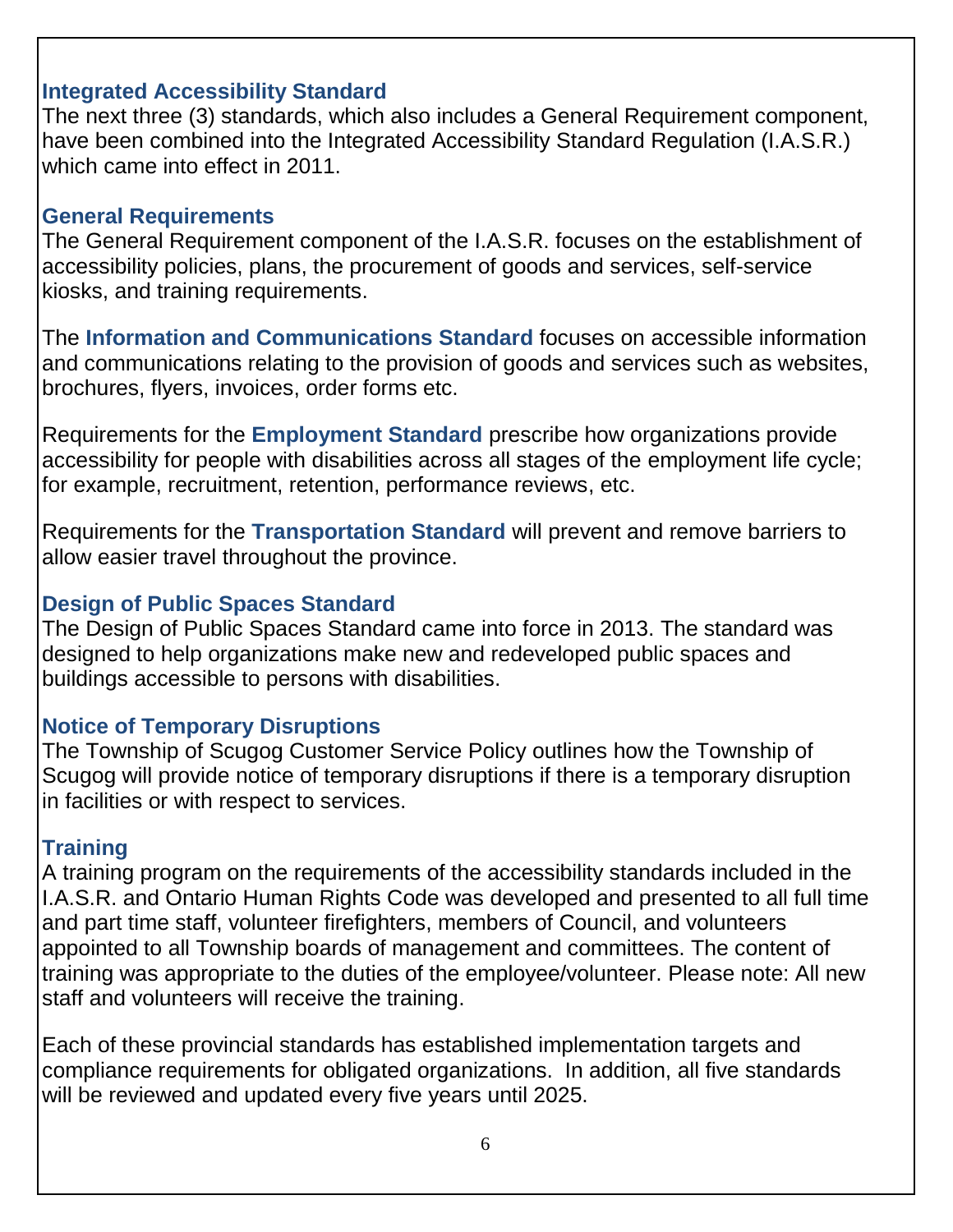#### Ontario Building Code

The Ontario Building Code regulates the minimum building standards for the construction of all new buildings and buildings that undergo significant renovation. The Code includes requirements for minimum accessibility within buildings. The Ontario Building Code was amended to include enhancements to accessibility in buildings. As of January 1, 2015, most new construction and extensive renovations are subject to updated accessibility requirements. Existing buildings, where no work is planned, are not affected by these new requirements.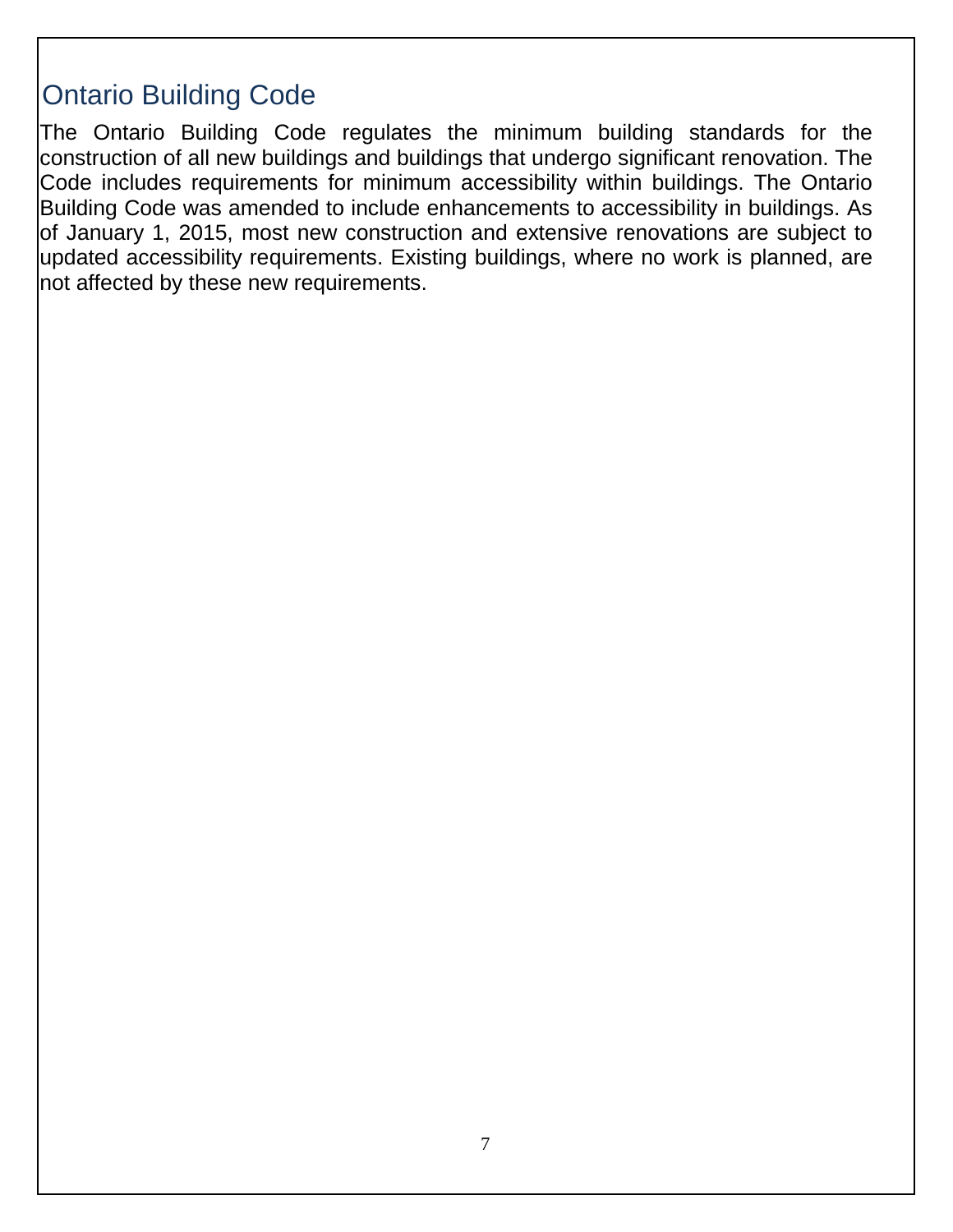## **Accessibility Plan Objectives**

#### Multi Year Accessibility Plan

This report describes the measures that the Township of Scugog has previously taken and the measures to be taken in the next year and the future, to identify, remove and prevent barriers to persons with disabilities who use the facilities and the services of the Township. The 2018-2022 Accessibility Plan has been prepared in accordance with the requirements of the *ODA, 2001* and the *AODA, 2005*.

The 2018-2022 Accessibility Plan includes:

- Actions that the Township of Scugog has taken over the past year to remove barriers;
- Processes by which the Township has identified, removed and prevented barriers to persons with disabilities;
- Measures the Township will be taking to identify, remove and prevent barriers to persons with disabilities;
- The monitoring process for the Accessibility Plan; and
- Actions to be taken to communicate the Township of Scugog Accessibility Plan to the public.

### Addressing Accessibility

The Township of Scugog aims to address accessibility through the development of strategies to identify, remove and prevent barriers, taking into account the implementation of AODA legislation to ensure that both public and private businesses, facilities, goods and services are more accessible.

The Scugog Accessibility Advisory Committee advises Council and Staff in the preparation and implementation of the Accessibility Plan, they provide advice and guidance to Council with respect to policies, practices, services and programs as well as provide a forum for persons with disabilities to raise issues and concerns.

Municipal departments examine their own services to assess, plan and remove barriers to ensure accessibility to persons with disabilities. Accessibility achievements for 2018 and future initiatives are outlined by the Accessibility Advisory Committee as well as the various departments within the municipality.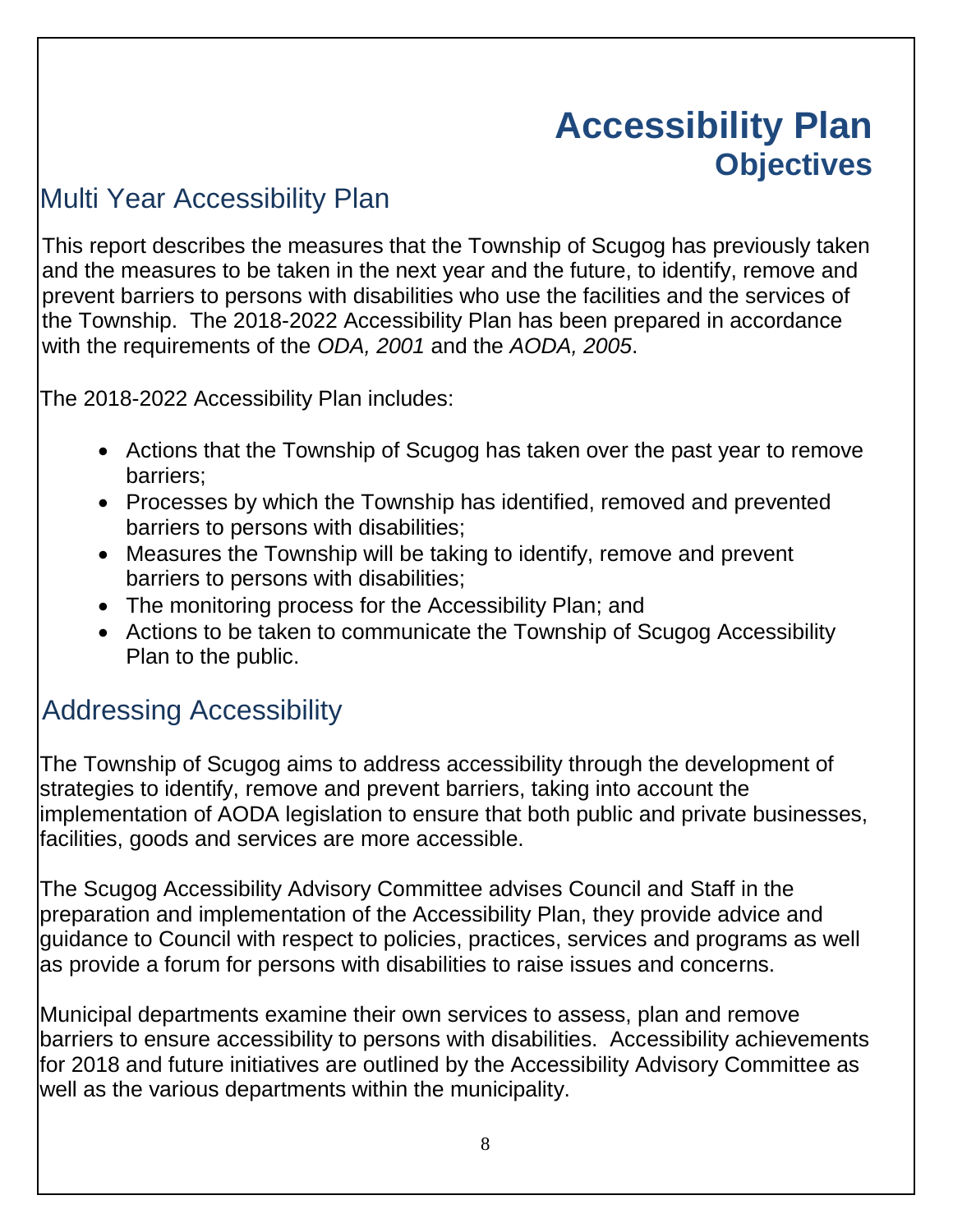### The Scugog Accessibility Advisory Committee

The Scugog Accessibility Advisory Committee's key responsibilities and activities are defined under the *Ontarians with Disabilities Act, 2001* and are replicated in the *Accessibility for Ontarians with Disabilities Act, 2005* as:

- Identifying barriers
- Providing Council and Staff with recommendations for remediation of barriers
- Supporting the implementation of IAS-related initiatives
- Providing comments on site plans for review
- Working collaboratively, both on an individual and group basis, with the Committee Coordinator and Staff on the development and implementation of compliance requirements to develop policies and procedures and accessibility plans.

### The Scugog Accessibility Advisory Committee's Vision:

Scugog Township will commit to be a welcoming and inclusive community by embracing accessibility and opportunity for all and work in partnership with the community to identify and eliminate barriers for people with disabilities.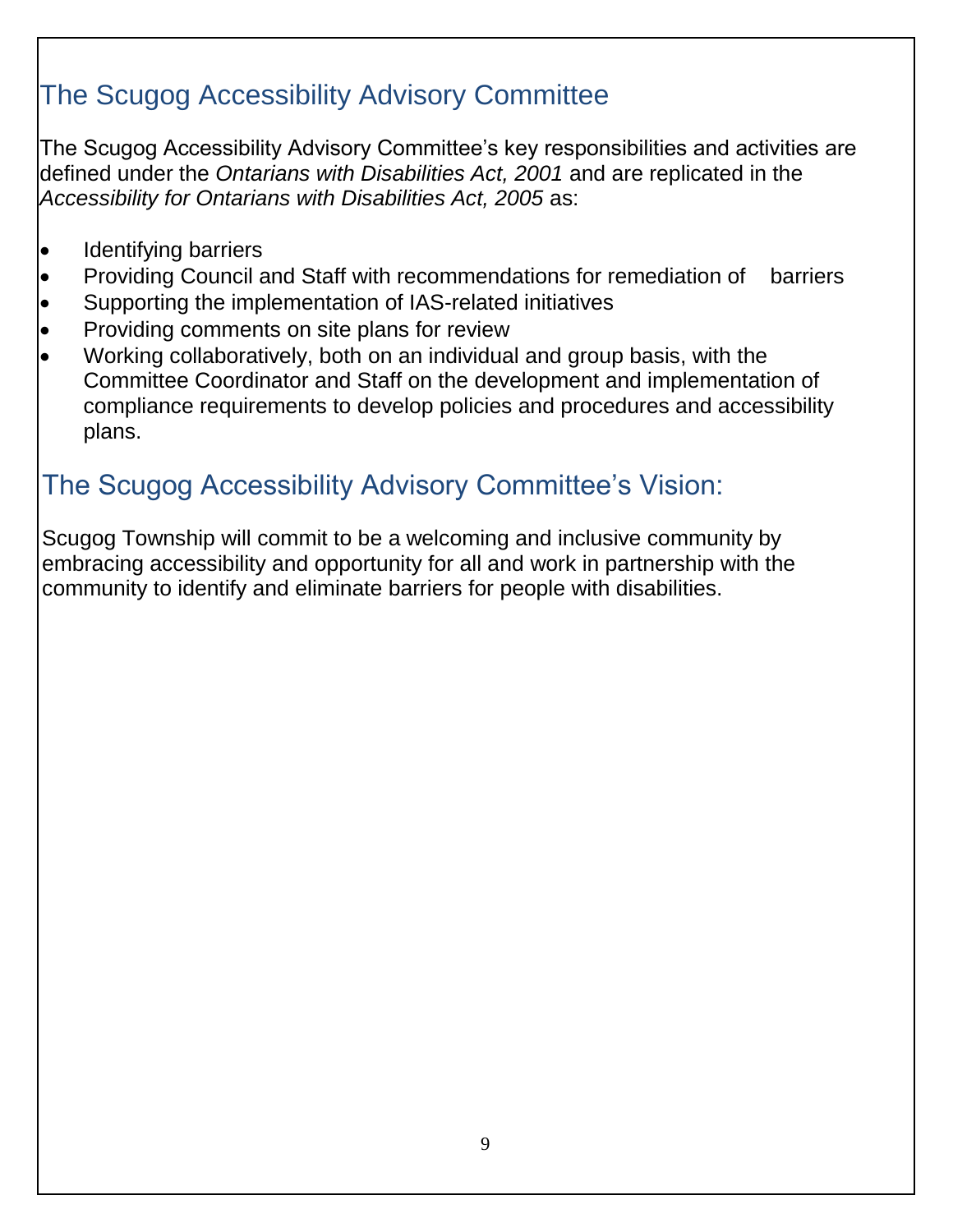The Scugog Accessibility Advisory Committee consists of residents from the Township of Scugog and each member has been appointed by Council for a 4 year term, to offer guidance and advice to Council and Township Staff in the development of the Scugog Accessibility Plan. Many hours of service are required in the establishment of the Scugog Accessibility Plan and the community is very fortunate to have such dedicated individuals come forward to volunteer their time and efforts to ensure.

#### **Accessibility for All!**

Committee Photos



Scugog Accessibility Advisory Committee's Team of Volunteers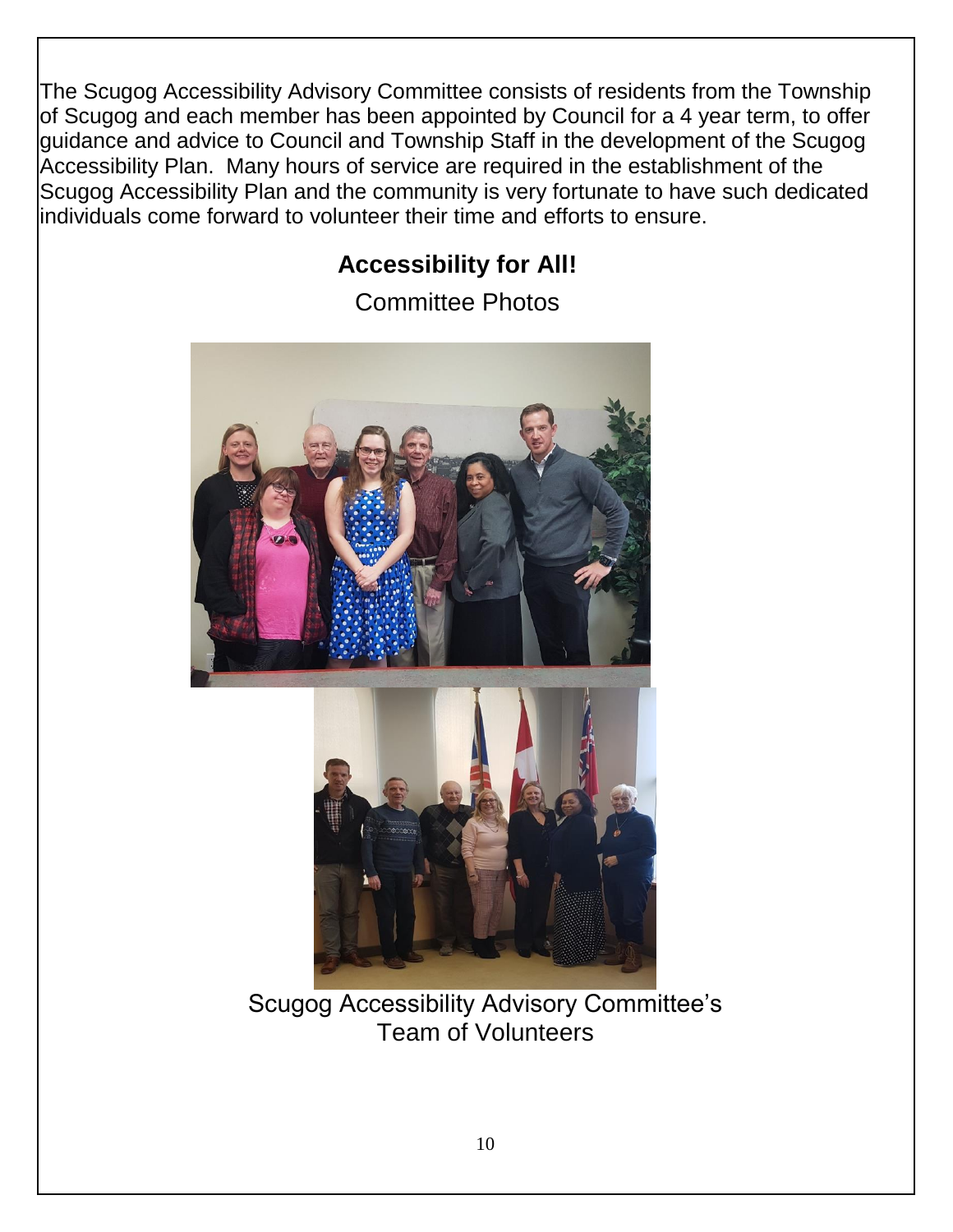**Councillor Angus Ross**,

Councillor Ward 3

**Bonnie Blackstock**, **Chair** 

**Julie Harris**, Vice Chair

**Cecil Lamrock**, Committee Treasurer

**Gillian Daly,**  Committee Member

**Linda Caskie**, Committee Member

**Peter Russell,** Committee Member

**Samantha Starr Hillis,** Committee Member

**Cearra Howey,** Committee Member

**Christy Harrison**, Committee Coordination Associate, Corporate Services Department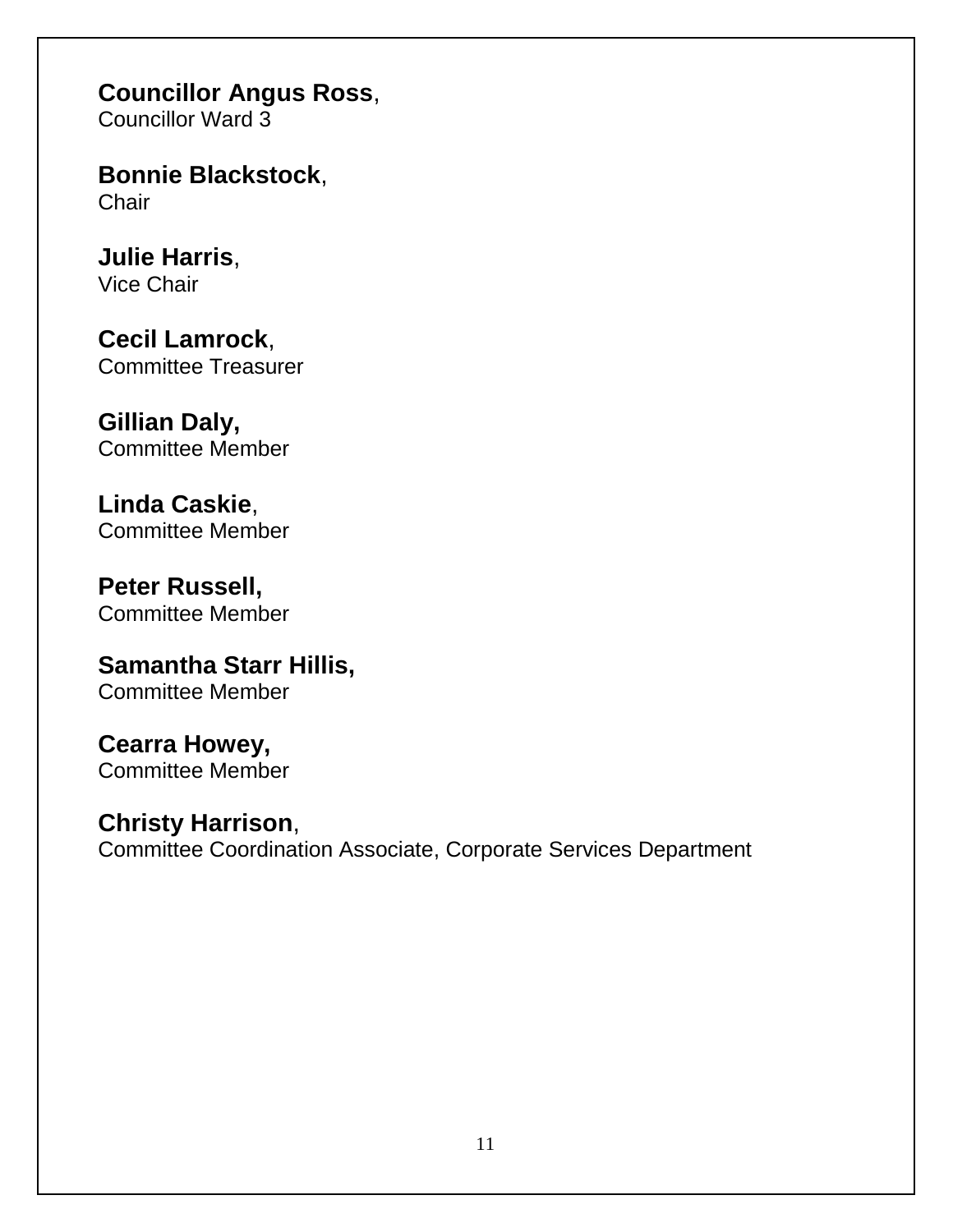#### **Scugog Accessibility Advisory Committee Accomplishments**

The Scugog Accessibility Advisory Committee was established in compliance with the Ontarians with Disabilities Act (ODA) which came into effect on December 14, 2001. A new Provincial Act, the Accessibility for Ontarians with Disabilities Act (AODA), was made law in 2005. The intent of this legislation is to make Ontario fully accessible for people with disabilities by the year 2025 by developing, implementing and enforcing accessibility standards.

The Scugog Accessibility Advisory Committee is dedicated to improving accessibility within the community. The Township of Scugog coordinates regular meetings with the Accessibility Advisory Committee Chair, and municipal staff overseeing the accessibility portfolio, which provide the opportunity to share best practices and information. The Township also participated in an annual Tri-ACC meeting for the AC's in Brock, Uxbridge and Scugog to share and gather information on our neighboring Municipalities.

The Township of Scugog continues to participate in the Durham Region Transit Specialized Services Eligibility Appeal Panel, which hears appeals from members of the community that have applied for specialized transit services based on their accessibility needs. The Eligibility Appeal process ensures that applications are dealt with in a fair and independent manner, adhering to the process and timeframes established under the Integrated Accessibility Standards Regulation.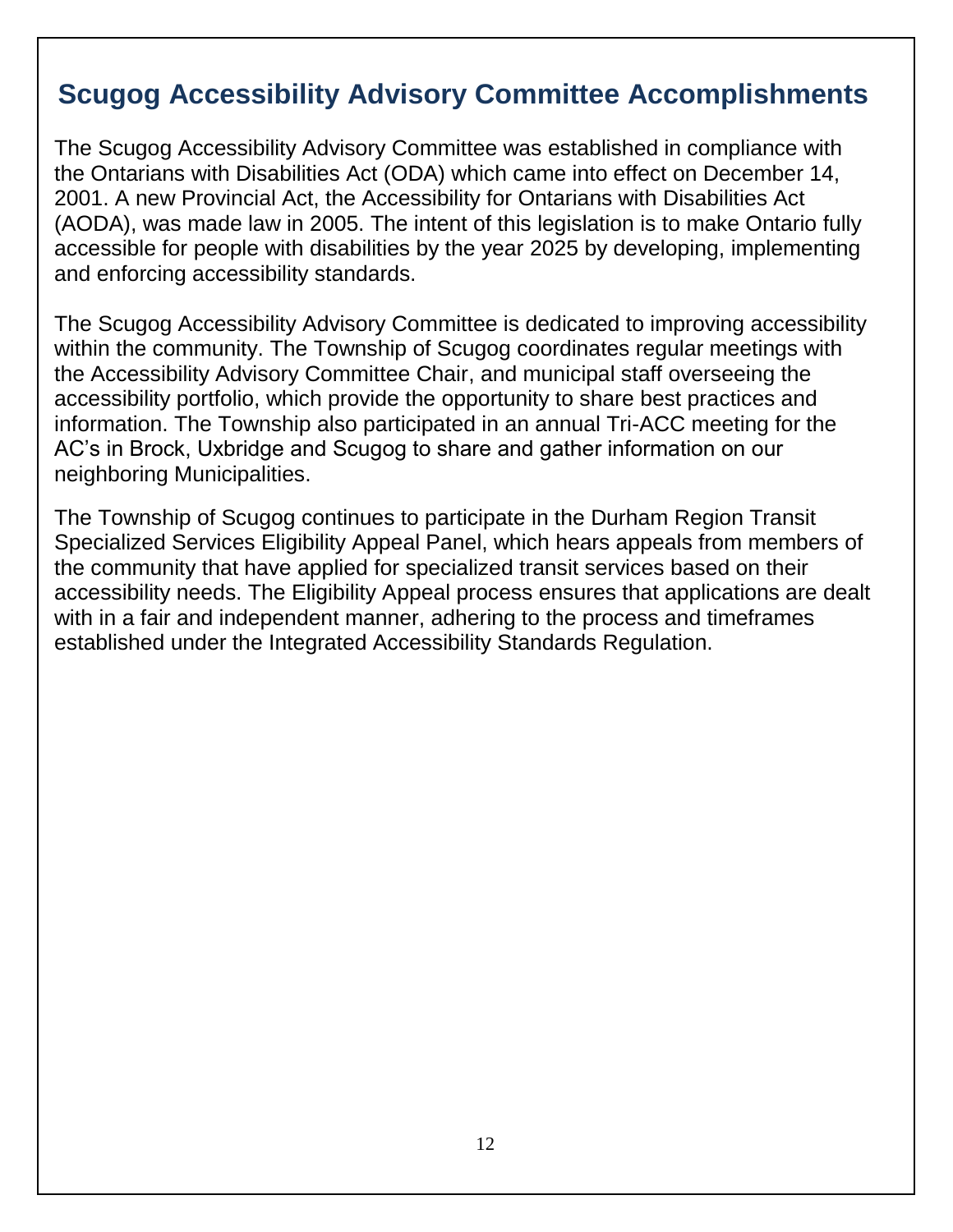#### **Accessible Election Planning**

#### **Background**

Section 12.1 (2) of the Municipal Election Act, S.O. 1996, as amended, requires the Clerk to prepare a plan regarding the identification, removal, and prevention of barriers that affect electors and candidates with disabilities. The plan must be made available to the public before voting day in a regular election. The election report has been included in the 2018-2022 Multi-Year Accessibility Plan which is available to the public.

#### **Election Report Overview**

The Township of Scugog's objective was to ensure that the Municipal Election was conducted in an accessible manner and that alternative election methods (e.g. Vote by Mail) were implemented to make the election accessible to all.

The following summarizes the identification of potential barriers, removal and prevention of barriers, and training undertaken by staff in preparation of the election.

Alternative election methods such as Vote by Mail allow voters' to exercise their right without having to attend a polling station making it more accessible not only to persons with disabilities but all eligible electors. If it is decided that the election is conducted in an alternative method, ballot return stations at accessible facilities could be established to allow those voters' who wish to return their ballot in the customary way the opportunity to do so.

Communications for all Township initiatives, inclusive of the election, are developed in accordance with the Township of Scugog draft Accessibility Policy and are provided in alternate formats upon request (i.e. large print, web-based compliance, etc.) All relevant election information was featured on the Township website In addition, the website will be fully accessible and will meet the WCAG 2.0 Level AA requirements of the A.O.D.A.

#### **Consultation on the accessibility plan**

The Plan was conducted through a series of meetings with the Scugog Accessibility Advisory Committee, Council, CAO and Senior Management Team and contributing Township departments throughout 2017 and into the first half of 2018. The report was discussed on September 28, 2017 and again on October 26, 2017 and finalized on February 28, 2018. The recommendation submitted by the Scugog Accessibility Advisory Committee to adopt the Five-Year Township Accessibility Plan (2018-2022).

## **Departmental**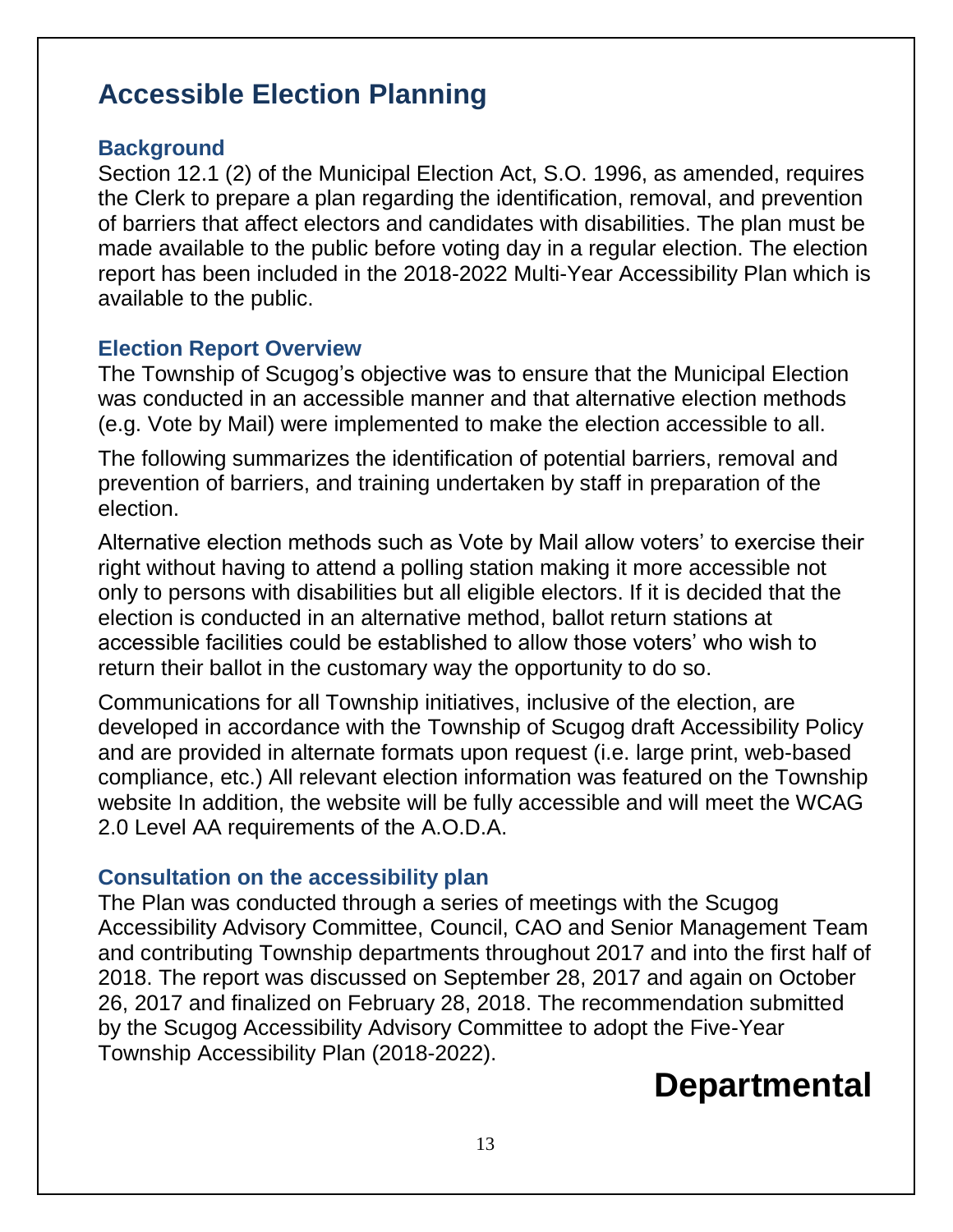## **Accessibility Initiatives Report of 2018 Accomplishments**

#### **Customer Service Requirements**

| <b>Requirement</b>      | <b>Action Taken</b>                                                        |
|-------------------------|----------------------------------------------------------------------------|
| Establishment of        | The Township of Scugog Customer Service Policy outlines how the            |
| <b>Customer Service</b> | Township of Scugog will provide accessible customer service with           |
| Policies & Procedures   | respect to goods, services and facilities. It outlines the customer        |
|                         | service requirements of the legislation.                                   |
| Use of Service Animals  | The Township of Scugog Customer Service Policy provides guidelines         |
| and Support Persons     | with respect to the use of service animals and support persons for         |
|                         | persons with disabilities when accessing Township of Scugog goods,         |
|                         | services or facilities.                                                    |
| Notice of Temporary     | The Township of Scugog Customer Service Policy outlines how the            |
| <b>Disruptions</b>      | Township of Scugog will provide notice of temporary disruptions if         |
|                         | there is a temporary disruption in facilities or with respect to services. |
| <b>Customer Service</b> | A Customer Service Training Program was developed and provided to          |
| Training                | all staff and volunteers. The Customer Service Training has now been       |
|                         | incorporated into the I.A.S.R. & Ontario Human Rights Code Training.       |

| <b>Department</b>                     | <b>Accomplishments</b>                                                                                                                                                                                                                                                                                                                                                                              |
|---------------------------------------|-----------------------------------------------------------------------------------------------------------------------------------------------------------------------------------------------------------------------------------------------------------------------------------------------------------------------------------------------------------------------------------------------------|
| <b>Corporate Services</b><br>(Clerks) | Accessible Customer Service Training continued on an ongoing basis<br>for new staff and volunteers                                                                                                                                                                                                                                                                                                  |
|                                       | Continued to implement Customer Service Standard and continued to<br>improve the procedure for Service Notice Disruptions and Feedback<br>Form                                                                                                                                                                                                                                                      |
|                                       | Provided advice to Senior Staff in the development of the 2017<br>Accessibility Plan and the development of Policies, Procedures and<br>Training associated with the Customer Service, Information and<br>Communication, Built Environment, Transportation and Employment<br>Standards as they evolve with AODA legislation<br>Responded to public feedback to the Accessibility Directorate of the |
|                                       | proposed standards                                                                                                                                                                                                                                                                                                                                                                                  |
|                                       | Encouraged Staff to run an Accessibility check when creating<br>documents to ensure all documents are legible for use with most<br>readers                                                                                                                                                                                                                                                          |
|                                       | Re-evaluate Workplace Emergency Response Plan                                                                                                                                                                                                                                                                                                                                                       |
|                                       | Continue to encourage Staff to use accessible wording statement<br>"Alternate format made available upon request" on the front of all<br>external publications                                                                                                                                                                                                                                      |
|                                       |                                                                                                                                                                                                                                                                                                                                                                                                     |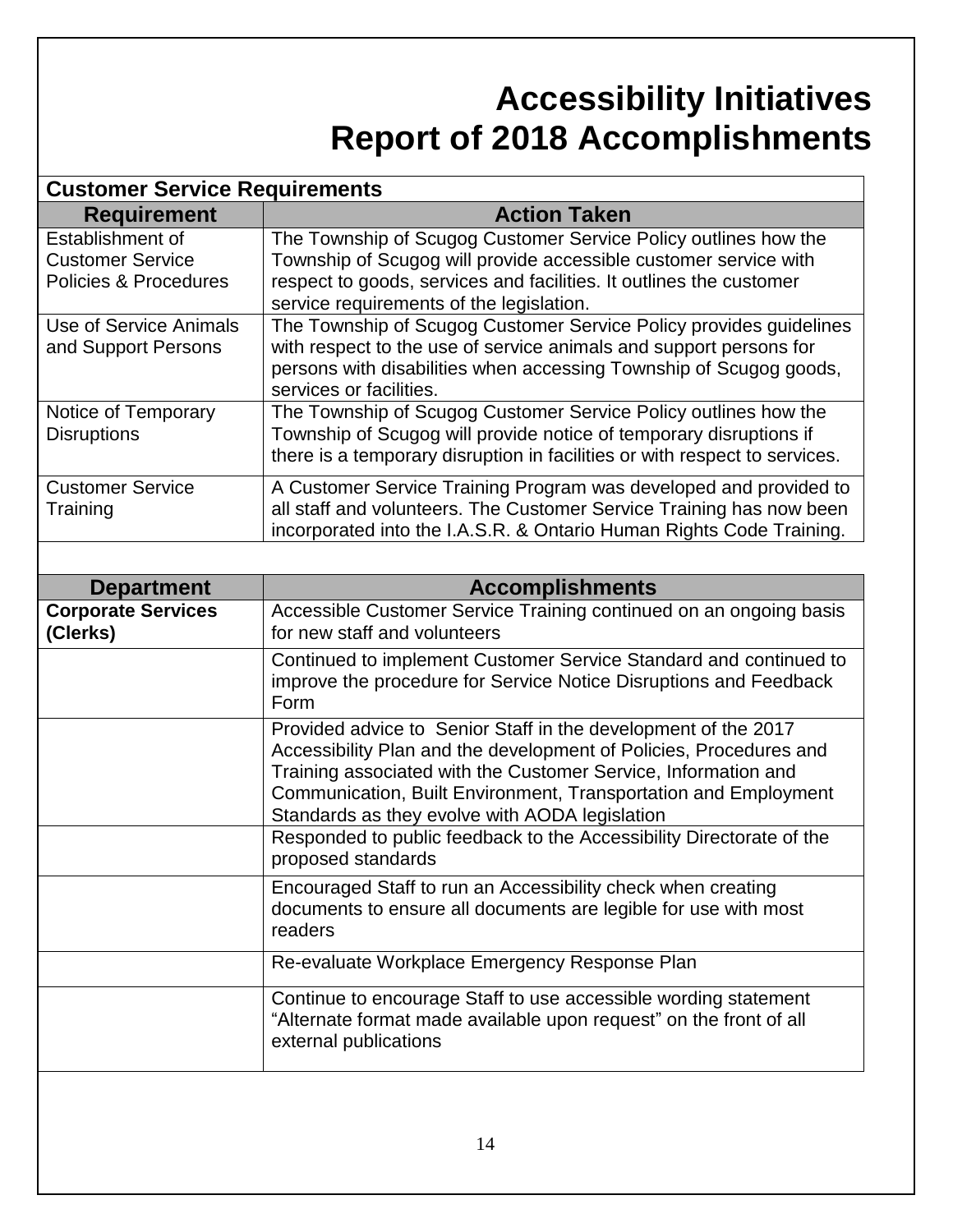|                                                                       | Continued to verify accessibility feedback process is working to<br>identify and prevent accessibility barriers                                                                                                                                                                                                                                                                                                                      |
|-----------------------------------------------------------------------|--------------------------------------------------------------------------------------------------------------------------------------------------------------------------------------------------------------------------------------------------------------------------------------------------------------------------------------------------------------------------------------------------------------------------------------|
|                                                                       | Continued to refresh and upgrade website to ensure W3C (worldwide<br>consortium) compliance                                                                                                                                                                                                                                                                                                                                          |
|                                                                       | Continue to provide advice to staff about appropriate font sizes and<br>styles to ensure documents are accessible                                                                                                                                                                                                                                                                                                                    |
|                                                                       | Ensured taxis provide fare parity, no extra charges for storage of<br>mobility aids or devices and ensured placement of rear bumper<br>stickers for identification                                                                                                                                                                                                                                                                   |
| <b>Human Resources</b>                                                | Updated emergency information protocols and processes to ensure<br>accessibility requirements are factored into public safety<br>communications activities                                                                                                                                                                                                                                                                           |
|                                                                       | Prepared Procurement Accessibility Checklist to help assess for<br>accessibility in all Township procurement practices                                                                                                                                                                                                                                                                                                               |
|                                                                       | Inclusion of the statement: "If you require this information in an<br>alternate format, please contact" on all documents                                                                                                                                                                                                                                                                                                             |
|                                                                       | Developed policies, procedures and practices where required to<br>ensure accessibility to employees with disabilities in the areas of:<br>Recruitment<br>Employees returning to work<br>п,<br>Employees and accommodation<br>Performance management, career development and<br>redeployment<br>Notice to successful applicant with notification of policies for<br>accommodation<br>Arranged for suitable accommodation, as required |
| Library                                                               | Arranged for provision of access to accessible materials where they<br>exist                                                                                                                                                                                                                                                                                                                                                         |
|                                                                       | Improved the website to ensure it is accessible                                                                                                                                                                                                                                                                                                                                                                                      |
|                                                                       | Provided accessible formats and communication supports upon<br>request and in a timely manner at no cost to other persons                                                                                                                                                                                                                                                                                                            |
| <b>Fire Department &amp;</b><br><b>Emergency</b><br><b>Management</b> | Continued to maintain database of residents with special needs in the<br>event of a fire or other emergency                                                                                                                                                                                                                                                                                                                          |
|                                                                       | Provide Accessibility Training to Staff                                                                                                                                                                                                                                                                                                                                                                                              |
|                                                                       | Initiated a review of the Municipal Emergency Plan for the purpose of<br>ensuring ODOA compliance                                                                                                                                                                                                                                                                                                                                    |
|                                                                       | Introduced the Think Ahead program to the Accessibility Committee.                                                                                                                                                                                                                                                                                                                                                                   |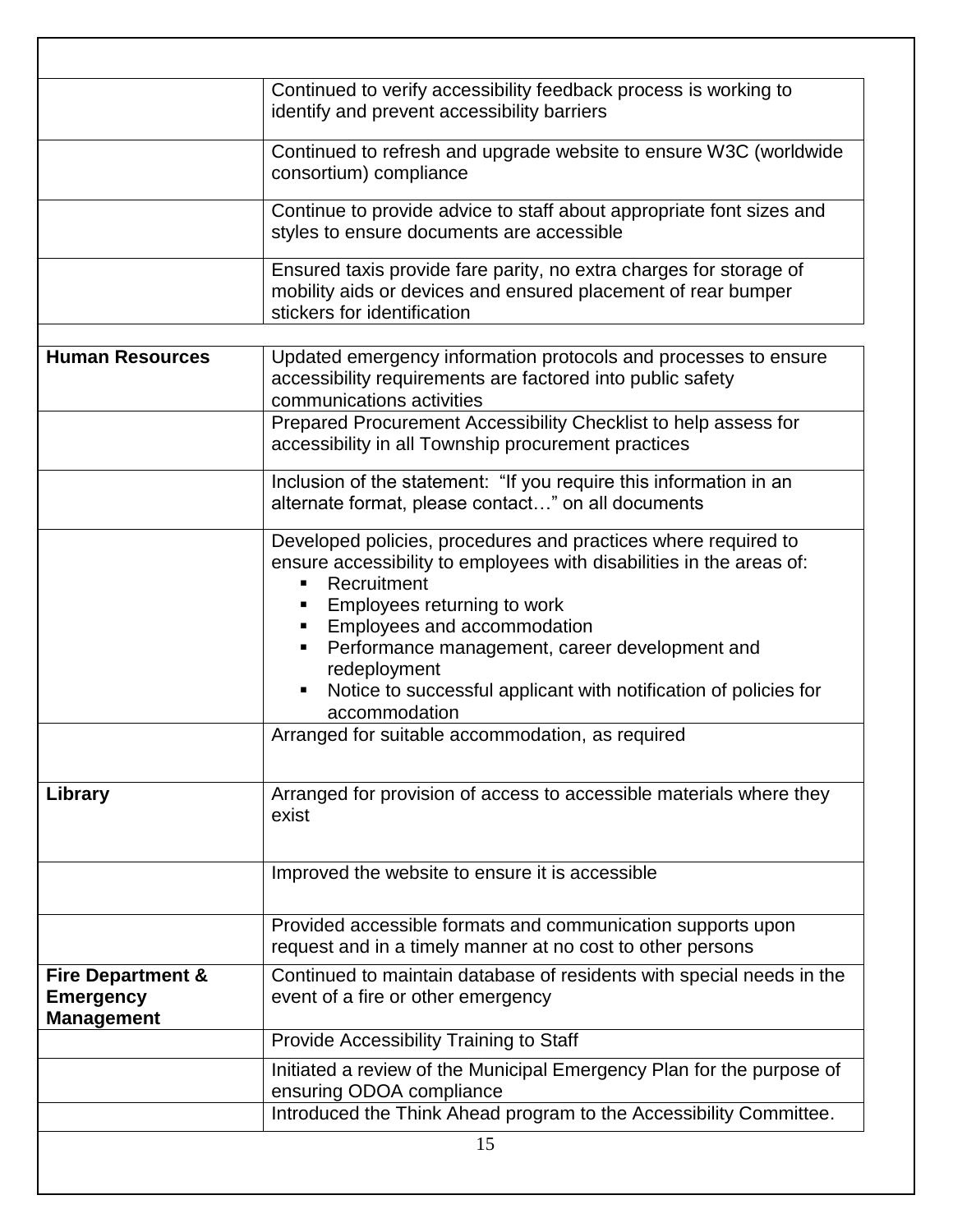|                                              | Inspected facilities housing vulnerable Ontarians                                                                                                                                                                                                                                                            |
|----------------------------------------------|--------------------------------------------------------------------------------------------------------------------------------------------------------------------------------------------------------------------------------------------------------------------------------------------------------------|
|                                              |                                                                                                                                                                                                                                                                                                              |
| <b>Community Services</b><br>(Formally PW&P) | Promoted trail system, parks, waterfront pathways and boardwalks<br>through the trails brochure                                                                                                                                                                                                              |
|                                              | Continued winter maintenance program                                                                                                                                                                                                                                                                         |
|                                              | Continued sidewalk repair with attention to reducing trip ledges<br>occurrences                                                                                                                                                                                                                              |
|                                              | Implemented built environment standard provisions of Accessibility for<br><b>Ontarians with Disabilities Act</b>                                                                                                                                                                                             |
|                                              | Repainted and resigned the Accessible parking space and the<br>entrance ramp at the Blackstock Recreation Centre                                                                                                                                                                                             |
|                                              | Removed the stairs located within the sidewalk at McDonald and<br>Bigelow and replaced it with a ramp.                                                                                                                                                                                                       |
| <b>Development Services</b>                  | Continued to seek input from Scugog Accessibility Advisory<br>Committee on site plan applications to provide recommendations on<br>Site Plan Applications through the Site Plan Review Sub-Committee<br>in partnership with the Township Planning Technician and the<br><b>Community Services Department</b> |
|                                              | Continued to develop and revise a Site Plan Audit Checklist and<br>brochure to become more detailed and in line with Draft Built<br>Environment                                                                                                                                                              |
|                                              | Implemented built environment standard provisions of Accessibility for<br><b>Ontarians with Disabilities Act</b>                                                                                                                                                                                             |
|                                              | Ensured all aspects of the new build of the Arena Office fit within the<br>accessibility requirements ie: door widths and counter heights.                                                                                                                                                                   |
|                                              | At the Blackstock Recreation Complex:<br>Built a separate accessible washroom, door widths, counter heights<br>etc.                                                                                                                                                                                          |
|                                              | Received "Tip the Hat" award in 2015 from the Region of Durham                                                                                                                                                                                                                                               |
|                                              | Received the 2015 Durham Region Accessibility Award.                                                                                                                                                                                                                                                         |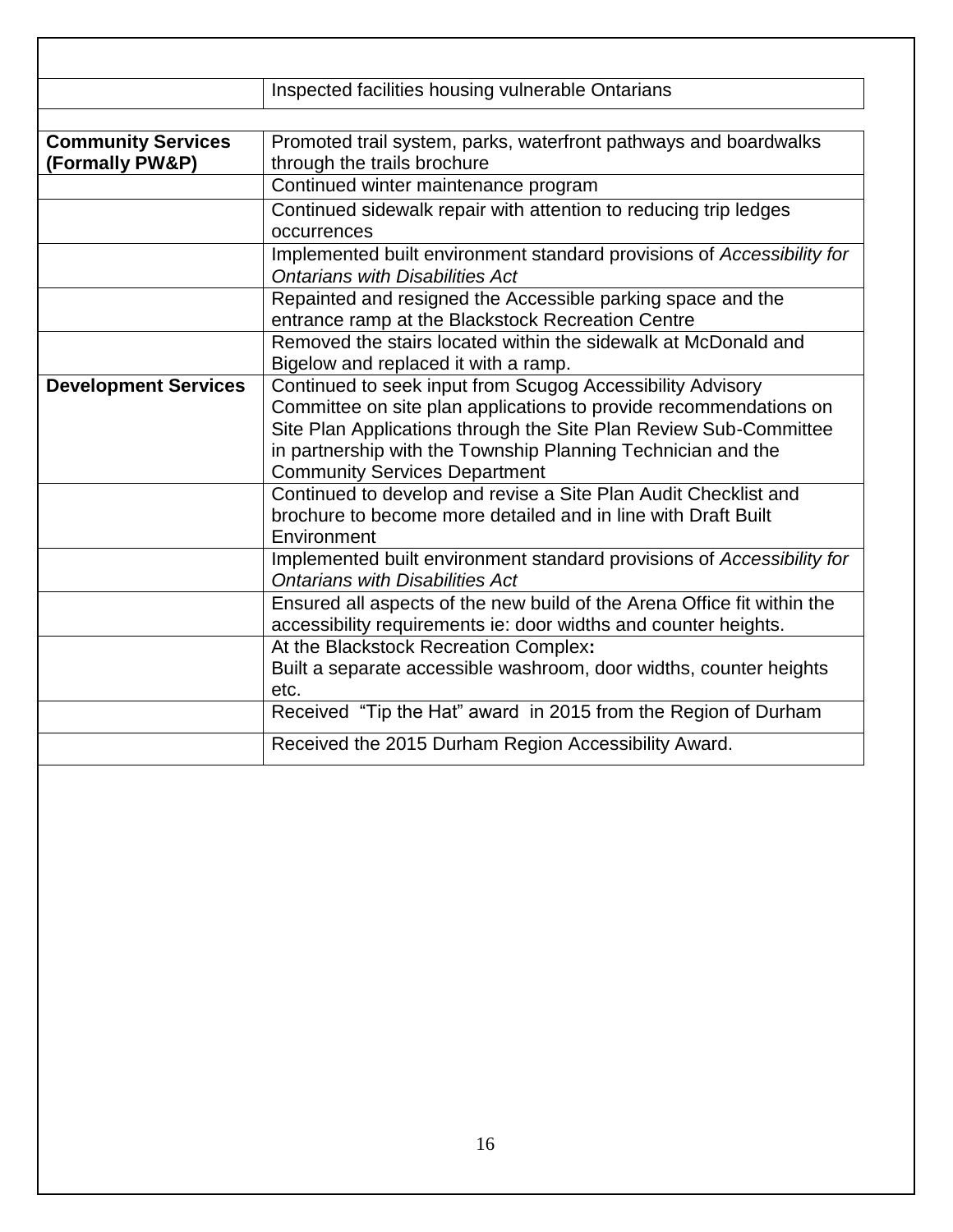## **Departmental Accessibility Initiatives 2018-2022 Initiatives**

| <b>Department</b>                      | <b>Brief Description of Initiative</b>                                                                                                                                                                                                |
|----------------------------------------|---------------------------------------------------------------------------------------------------------------------------------------------------------------------------------------------------------------------------------------|
| <b>Corporate Services -</b><br>Clerk's | Update and maintain accessibility training program to incorporate<br>accessibility policy and procedures, as well as the Ontario Human<br><b>Rights Code</b>                                                                          |
|                                        | Continue to provide support and understand the training needs of<br>employees, contract workers and volunteers and provide training as<br>required                                                                                    |
|                                        | Continue efforts to improve accessibility and navigation of municipal<br>websites                                                                                                                                                     |
|                                        | Establish, maintain and implement Policies and Procedures governing<br>implementation of the IARS                                                                                                                                     |
|                                        | Uphold the Workplace Emergency Response Plan                                                                                                                                                                                          |
|                                        | Continue to maintain the Township's website to meet IASR compliance<br>for 2018                                                                                                                                                       |
|                                        | Arrange staff accessibility training for producing accessible documents<br>and develop potential training program                                                                                                                     |
|                                        | Require taxis to have registration and licensing information available to<br>passengers with disabilities in accessible format; to be placed on rear<br>bumper                                                                        |
|                                        | Continue to ensure Staff are able to provide documents in an<br>accessible manner upon request                                                                                                                                        |
|                                        | Ensure accessibility feedback process is working to identify and prevent<br>accessibility barriers                                                                                                                                    |
|                                        | Ensure training for all employees and volunteers, policy developers and<br>those providing goods and services on behalf of the Township of<br>Scugog regarding the Integrated Accessibility Standards and Human<br><b>Rights Code</b> |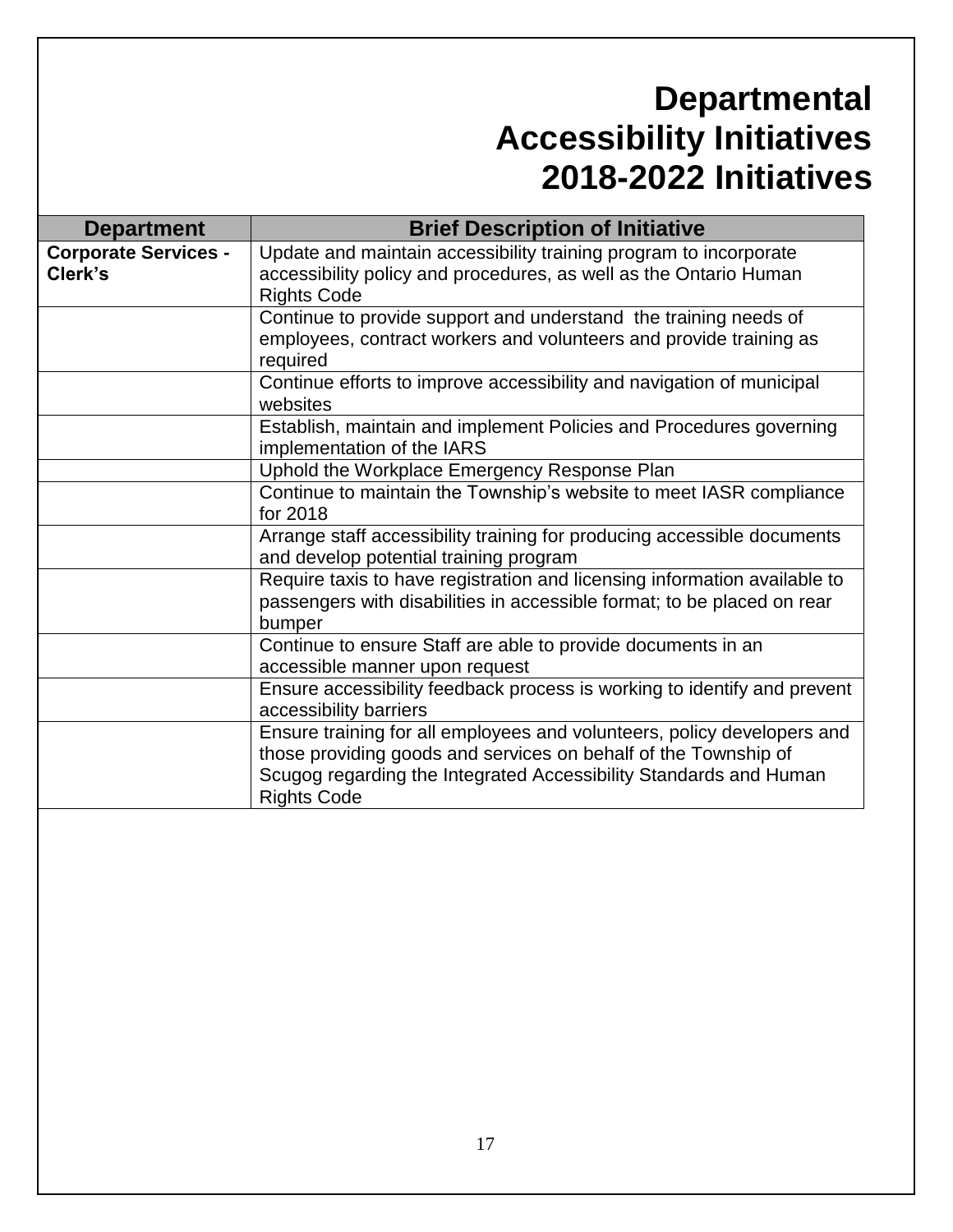| <b>Human Resources</b>       | Work in collaboration with our Employee Assistance Provider to bring     |
|------------------------------|--------------------------------------------------------------------------|
|                              | an awareness of programming available to employees where they work.      |
|                              | Create new staff orientation that includes:                              |
|                              | <b>AODA</b> training                                                     |
|                              | Code of Conduct training                                                 |
|                              | Mental health in the workplace training                                  |
|                              | Provide leadership training that includes:                               |
|                              | Accommodating individuals in the workplace                               |
|                              | Mental health in the workplace, strategies to help                       |
|                              | Addressing violence in the workplace (including domestic                 |
|                              | violence)                                                                |
|                              | Diversity in the workplace                                               |
|                              | HR Manager to participate on the Accessibility Advisory Committee for    |
|                              | continuous feedback                                                      |
|                              | Provide placements annually for students with exceptional needs from     |
|                              | Port Perry High School's work education program                          |
|                              | Establish terms of reference for the new Wellness & Engagement           |
|                              | committee. The committee will coordinate ongoing (preventative)          |
|                              | wellness activities, in-services and bring-your-lunch-and-learn          |
|                              | workshops with topics that address mental health in the workplace.       |
|                              | HR will collaborate with the Fire Department to bring the Road to Mental |
|                              | Readiness (RMR) program to all staff of the Township.                    |
|                              |                                                                          |
| <b>Community Services</b>    | Continue sidewalk repair (wider and more accessible); continue to        |
| (Formally PW&P)              | reduce trip ledges occurrences                                           |
|                              | Continue to seek input from Scugog Accessibility Advisory Committee      |
|                              | on sidewalk and road reconstruction projects                             |
|                              | Continue with winter maintenance programs                                |
|                              | Installation of several Tactile Warning Plates to assist in Accessible   |
|                              | Safety                                                                   |
|                              | Replace the Stone/Gravel pathway between Port Perry Marina and the       |
|                              | Library to a paved surface making the surface more accessible.           |
| Library                      | Continue to provide provision of access to accessible materials where    |
|                              | they exist                                                               |
|                              | Continue to maintain and improve the website to ensure it is accessible  |
|                              | Continue to provide accessible formats and communication supports        |
|                              | upon request and in a timely manner at no cost to other persons          |
| <b>Fire Department &amp;</b> | Continue to maintain database of residents with special needs in the     |
| <b>Emergency</b>             | event of a fire or other emergency; aim to increase database             |
| <b>Management</b>            |                                                                          |
|                              | Ensure response times meet acceptable standards; per resource list       |
|                              | Ensure the Township's Emergency Plan is available in an accessible       |
|                              | format                                                                   |
|                              | Reviewing and maintaining municipal Emergency Plan                       |
|                              |                                                                          |
|                              | Ensure new volunteer firefighters receive Accessible Customer Service    |
|                              | Training                                                                 |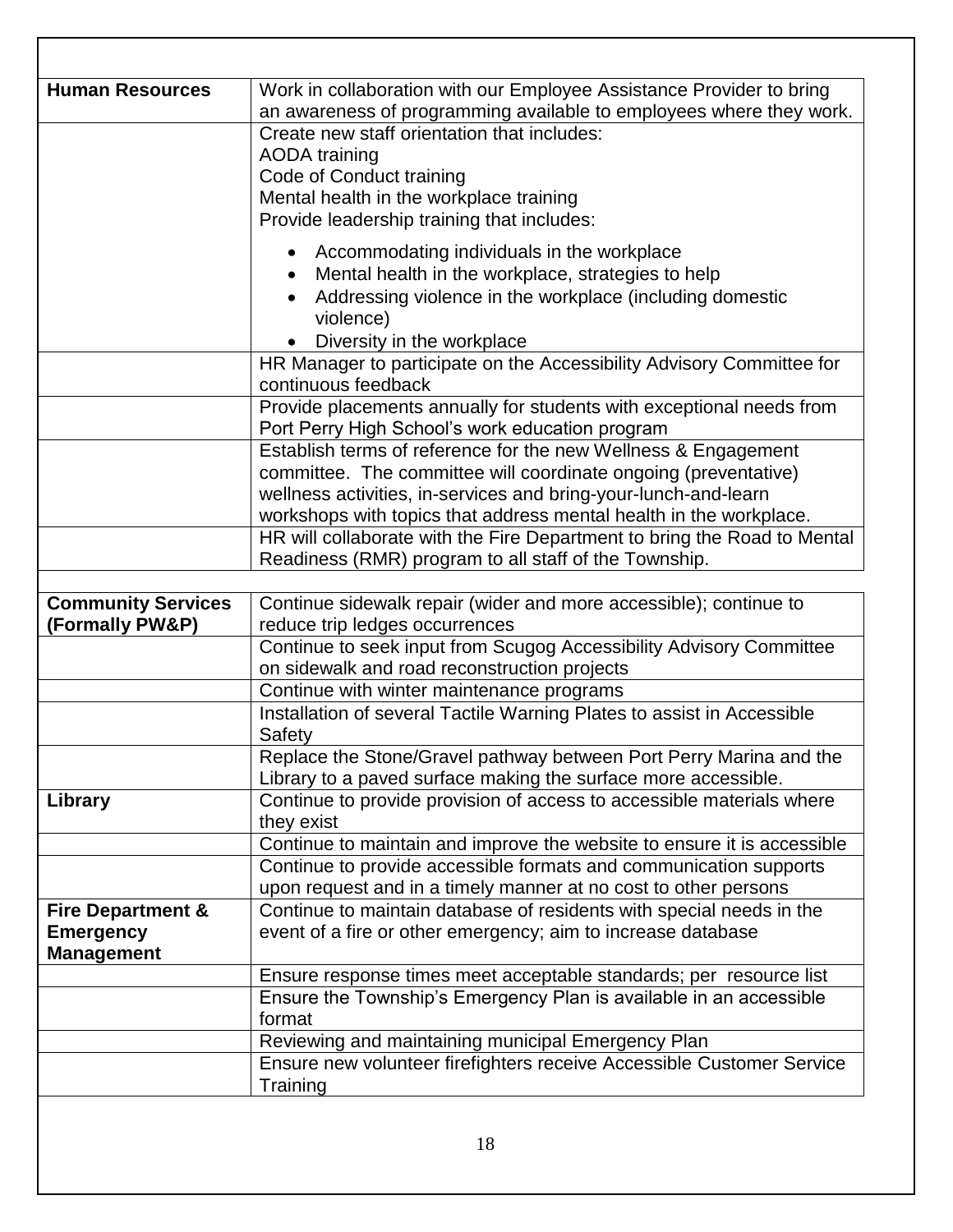| <b>Development</b> | Continue to ensure all aspects of any future upgrades built at the Arena |
|--------------------|--------------------------------------------------------------------------|
| <b>Services</b>    | fit within the accessibility requirements                                |
|                    | Continue to maintain and improve the website to ensure it is accessible  |
|                    | within the department                                                    |
|                    | Continue to Update and improve Accessibility at Birdseye Pool            |
|                    | Continue to apply for funding from Resources for Exceptional Children    |
|                    | and Youth to help support inclusion programing for summer camps.         |